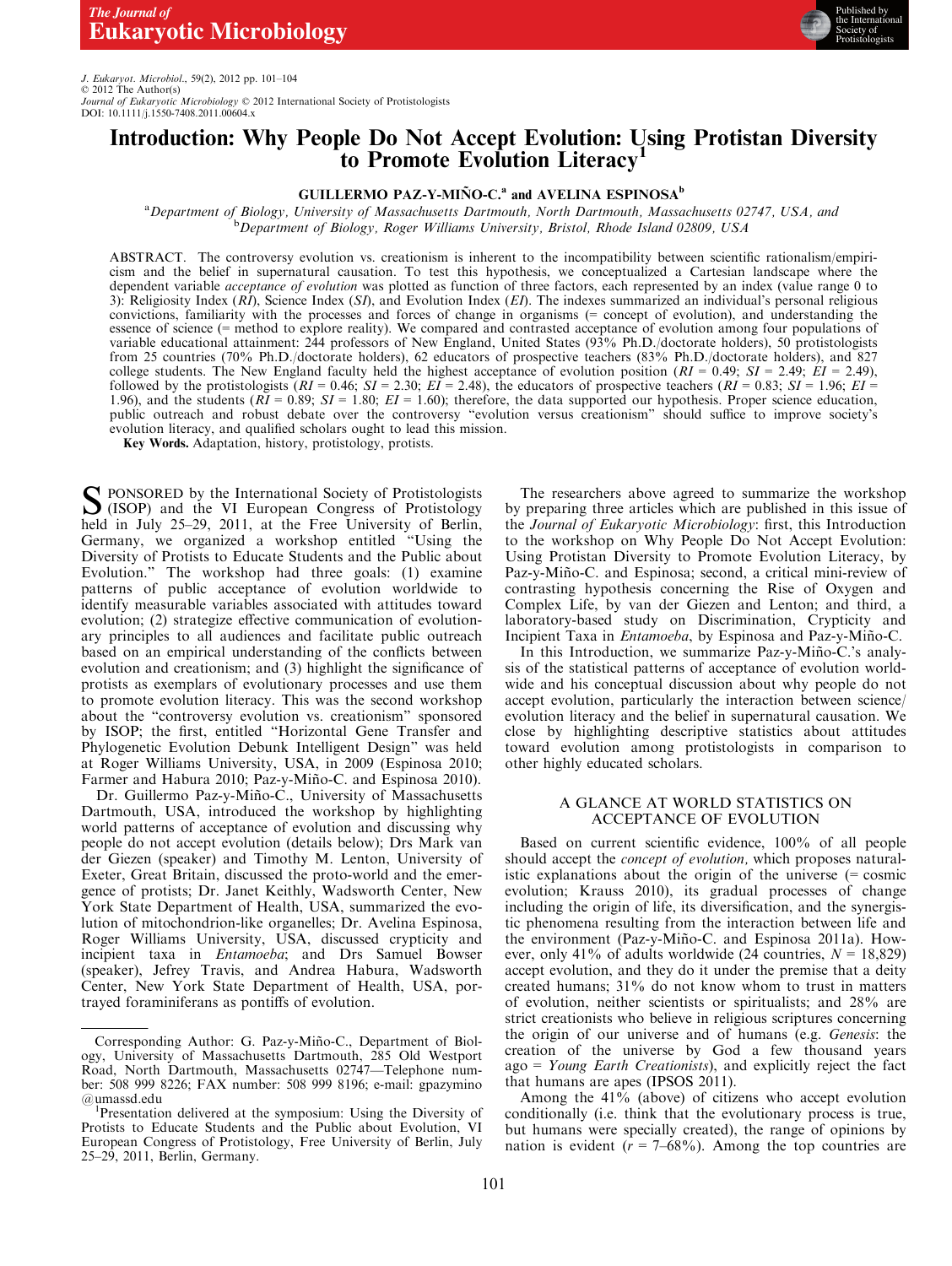Sweden (68%), Germany (65%), China (64%), Japan (60%), and Great Britain and France (55%). In the middle are Spain (53%), Australia (51%), Canada (45%), South Korea (41%), Italy (40%), and Argentina (37%). And in the bottom are Mexico (34%), the United States (28%), Russia (26%), Brazil (22%), Turkey (19%), Indonesia (11%), and Saudi Arabia (7%) (not all countries listed here; IPSOS 2011).

Among the 28% of creationists (above), who believe in religious scripture and emphasize—wrongly—that humans cannot possibly be apes, the range of views by nation is conspicuous  $(r = 8-75\%)$ . Among the top countries are Saudi Arabia (75%), Turkey (60%), Indonesia (57%), Brazil (47%), the United States (40%), Russia (34%), and India (33%). In the middle are Mexico (32%), South Korea (24%), Canada  $(22\%)$ , Italy  $(21\%)$ , and Australia  $(15\%)$ . In the bottom are Germany (12%), Great Britain (12%), China and Japan  $(11\%)$ , France  $(9\%)$ , and Belgium  $(8\%)$  (not all countries listed here; IPSOS 2011).

Public acceptance of evolution is particularly high among prosperous nations (e.g. Sweden, Germany, Belgium, Japan, France, Great Britain, data above; see also Miller, Scott, and Okamoto 2006), except for the United States where only one in three adults thinks evolution is true (IPSOS 2011; Miller et al. 2006). In fact, the United States is the only outlier, among other wealthy nations (i.e. per capita Gross Domestic Product GDP  $\approx$  \$50,000), whose level of religiosity is much higher (1.4 vs. 0.6 in a scale from 0 to 3, or least to most religious) than its Eastern and Western European counterparts (The Pew Global Attitudes Project 2007); note that level of religiosity is negatively associated with acceptance of evolution (below).

Geographically, world Christians in six continents (North America 30%; South America 30%; Europe and Great Britain 50%; Asia 30%; Africa 25%; and Australia 30%; data extracted from Wilson 2010) accept evolution more than Muslims in Turkey (19–22%), Indonesia (11–16%), Pakistan (14%), Malaysia (12%), and Egypt (8%), except for Kazakhstan (38%) (data extracted from IPSOS 2011; Hameed 2008).

## WHY PEOPLE DO NOT ACCEPT EVOLUTION

To test the hypothesis that the controversy evolution vs. creationism is inherent to the incompatibility between scientific rationalism/empiricism and the belief in supernatural causation, we (Paz-y-Miño-C. and Espinosa, this article) have conceptualized a simple approach (Fig. 1), which relies on the analysis of three factors associated with an individual's acceptance of evolution (Bishop and Anderson 1990; Downie and Barron 2000; Paz-y-Miño-C. and Espinosa 2009a,b, 2011a,b; Trani 2004): understanding the essence of science (= method to explore reality), familiarity with the processes and forces of change in organisms (= concept of evolution), and personal religious convictions. The dependent variable *acceptance of* evolution can be plotted in a three-dimensional Cartesian coordinate landscape where the independent variables, *personal* religious convictions, understanding how evolution works, and understanding the essence of science, occupy the axes  $x$ ,  $y$ , and z, respectively (Fig. 1). The point zero, from which the coordinates originate, corresponds to a low (labeled none) religiosity, evolution, or science awareness condition, or a *no awareness* corner, which is a low probability of occurrence (LPC) corner. Away from zero, the tips of the coordinates' arrows correspond to a high or *deep* religiosity, evolution, or science awareness. The highest acceptance of evolution corner is located in the top right of the landscape, where religiosity is low or none and evolution and science awareness are high or



Fig. 1. Conceptual and quantitative assessment of acceptance of evolution. Theoretical three-dimensional landscape where acceptance of evolution is depicted as function of religiosity, science awareness, and evolution literacy. The point zero corresponds to low/none personal religious convictions, understanding how evolution works, or understanding of the essence of science; zero is a no awareness corner, with low probability of occurrence (LPC). The tips of the coordinates' arrows correspond to a high/deep religiosity, evolution, or science awareness. The highest acceptance of evolution corner (top right) is characterized for its low religiosity and high/deep evolution and science awareness. The lowest acceptance of evolution corner (bottom left) is characterized by its high religiosity and low evolution and science awareness. A potentially highest personal conflict corner resides at the intersection of high or deep religiosity and evolution and science awareness; this conflict condition can be resolved by the individual adopting comforting positions, such as evolution and creationism are in harmony, nonoverlapping magisteria (= science and religion occupy separate domains), or agnosticism (doubt about the existence or nonexistence of a deity). Other corners are also labeled LPC due to their low probability of occurrence.

deep. The lowest acceptance of evolution corner is located in the bottom left of the landscape, where religiosity is high or deep and evolution and science awareness are low or none. A potentially highest personal conflict corner resides at the intersection of high or deep religiosity and evolution and science awareness; this potential conflict condition, however, can be resolved by the individual adopting comforting positions, such as evolution and creationism are in harmony, nonoverlapping magisteria (NOMA = science and religion occupy separate domains; Gould 1999), or agnosticism (doubt about the existence or nonexistence of a deity). Note that four other corners are labeled LPC in Fig. 1 due to their LPC (e.g. high or deep understanding of science combined with no understanding of evolution and no religiosity, which is unlikely).

To quantitate the levels of religiosity, understanding of science and the evolutionary process and plot them according to the parameters depicted in Fig. 1, we followed Paz-y-Miño-C. and Espinosa (2011b) and (in press) who have used three descriptive indexes as characterizers of acceptance of evolution, each ranging from 0 to 3 (least to most religious or knowledgeable about science or evolution): Religiosity Index (RI) (The Pew Global Attitudes Project 2007), Science Index  $(SI)$ , and Evolution Index  $(EI)$  (Paz-y-Miño-C. and Espinosa 2011b, in press). These indexes are powerful predictors of religious views worldwide (47 countries; The Pew Global Attitudes Project 2007) and of levels of understanding science and the evolutionary process (e.g., sample of 1,133 USA adults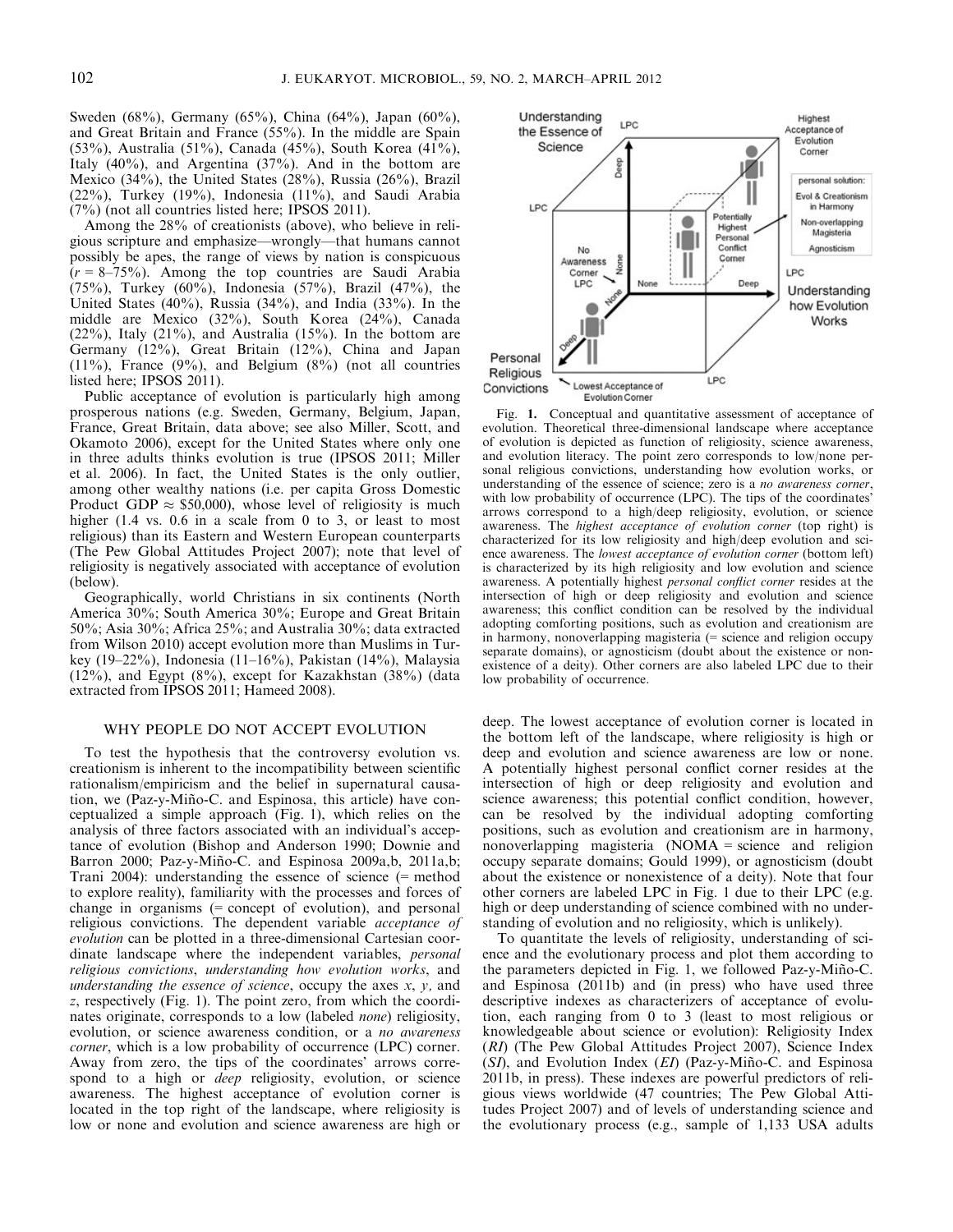

Fig. 2. Acceptance of evolution plotted as function of religiosity  $(RI)$ , science  $(SI)$ , and evolution  $(EI)$  indexes. Each index ranges from 0 to 3 (least to most religious or knowledgeable about science or evolution; see text for details). The three-dimensional landscape is consistent with the theoretical parameters depicted in Fig. 1. The New England faculty held the highest acceptance of evolution position  $(N = 244; RI = 0.49; SI = 2.49; EI = 2.49)$ , followed by protistologists  $(N = 50; RI = 0.46; SI = 2.30; EI = 2.48)$ , educators of prospective teachers  $(N = 62$ ;  $RI = 0.83$ ;  $SI = 1.96$ ;  $EI = 1.96$ ), and students  $(N = 827; RI = 0.89; SI = 1.80; EI = 1.60)$ . Percentage values written within brackets correspond to responders admitting to accept evolution openly regardless of others opinions (first value) or thinking that evolution is definitely true (second value).

with diverse academic backgrounds, from college students to university professors; Paz-y-Miño-C. and Espinosa 2011b, in press). Each index relies on examining responses to simple, informative questions:  $RI: + 1$  if responders believe that *faith* in God is necessary for morality,  $+1$  if religion is very important in their lives, and  $+1$  if they pray daily. SI:  $+1$  if responders reject the idea that scientific theories are based on *opinions by scientists*,  $+1$  if they disagree with the notion that scientific arguments are as valid and respectable as their nonscientific counterparts, and  $+1$  if they reject the statement that crime-scene and accident-scene investigators use a different type of scientific method to investigate a crime or an accident;  $EI: + 1$  if responders reject the idea that *organisms acquire* beneficial traits during their lifetimes and then pass on these traits to their descendants,  $+1$  if they disagree with the notion that during evolution monkeys such as chimpanzees can turn *into humans*, and  $+1$  if they reject the statement that the origin of the human mind and consciousness cannot be explained by evolution.

Paz-y-Miño-C. and Espinosa (in press) have applied this methodology to assess attitudes toward science and patterns of acceptance of evolution as function of religiosity at 35 colleges and universities in New England, one of the most progressive and highly educated regions in Northeastern United Sates. They sampled 244 general faculty (93% Ph.D./doctorate holders in 40 disciplines), 62 educators of prospective teachers (87% Ph.D./doctorate holders in 32 specializations), and 827 college students. The general faculty were the most knowledgeable about science/evolution and the least religious  $(SI = 2.49; EI = 2.49; and RI = 0.49)$ ; the educators reached lower science-/evolution—but higher religiosity—indexes than

the general faculty ( $SI = 1.96$ ;  $EI = 1.96$ ; and  $RI = 0.83$ ); and the students were the least knowledgeable about science/evolution and the most religious  $(SI = 1.80; EI = 1.60; and)$  $RI = 0.89$ ). These indexes were associated with overall acceptance of evolution: 94% of the general faculty, 75% of the educators, and 63% of the students admitted to accept evolution openly; and 82% of the general faculty, 71% of the educators, and 58% of the students thought that evolution is definitely true (Fig. 2).

To compare the indexes and statistics of the New England faculty (above) with those of an international, highly specialized, and educated group of scholars, we surveyed in situ the protistologists who attended the VI European Congress of Protistologists at the Free University of Berlin, which included 272 participants (70% Ph.D./doctorate holders) from 30 countries. Fifty protistologists (18%) from 25 countries (83%) completed an online survey distributed via email (survey accessible July 26–29, 2011); their SI and EI were slightly lower than the New England faculty  $(SI: 2.30 \text{ vs. } 2.49; EI: 2.48 \text{ vs. } 2.49)$ 2.49), but the protistologists were slightly less religious than the USA professors (RI: 0.46 vs. 0.49). Interestingly, 92% of the protistologists vs. 94% of the New England faculty admitted to accept evolution openly, and 82% of both groups agreed that evolution is definitely true (Fig. 2).

Other interesting findings about protistologists (P) vs. New England faculty  $(F)$  included  $(1)$  83% P vs. 91% F indicated to be very or somewhat concerned about the controversy over evolution vs. creationism vs. intelligent design and its implications for science education; (2) 45% P vs. 47% F thought that intelligent design is not scientific, but has been proposed to counter evolution based on false claims, and 40% P vs. 46% F considered intelligent design to be a doctrine consistent with creationism; (3) 94% P vs. 96% F considered that evolution alone should be taught in science classes, and 6% P vs. 4% F favored "equal time" to evolution, creationism, and intelligent design; (4)  $92\%$  P vs.  $94\%$  F indicated to accept evolution openly regardless of others opinions and  $4\%$  P vs.  $2\%$  F admitted to be creationists; (5) 90% P vs. 98% F preferred if college/school instructors teach science courses where evolution is discussed comprehensively and humans are part of it;  $(6)$  76% P vs. 80% F agreed with the statement that evolution is a gradual process by which the universe changes, it includes the origin of life, its diversification, and the synergistic phenomena resulting from the interactions between life and the environment; (7)  $94\%$  P vs.  $92\%$  F disagreed with the statement that it is possible to offer an excellent biology course for college students that includes no mention of Charles Darwin or the theory of evolution; (8) 88% P vs.  $91\%$  F disagreed with the notion that many reputable scientists view creationism and intelligent design as valid alternatives to the theory of evolution; (9)  $12\%$  P vs. 15% F though erroneously that the origin of the human mind and consciousness cannot be explained by evolution, 12% P vs. 26% F did not know that humans are apes, and 30% of both P and F were Lamarckian, i.e. believed in the inheritance of acquired traits during organisms' life times; and (10) 76% P vs.  $62\%$  F agreed with the statement that *a future catastrophic* collision between Earth and a large asteroid or comet will happen.

#### **CONCLUSIONS**

World patterns of acceptance of evolution suggest that attitudes toward evolution are associated with three significant factors: religiosity, science, and evolution literacy (data analysis this article). Highly industrialized and prosperous nations rank higher ( $> 55\%$ ) than developing countries ( $< 40\%$ ) in